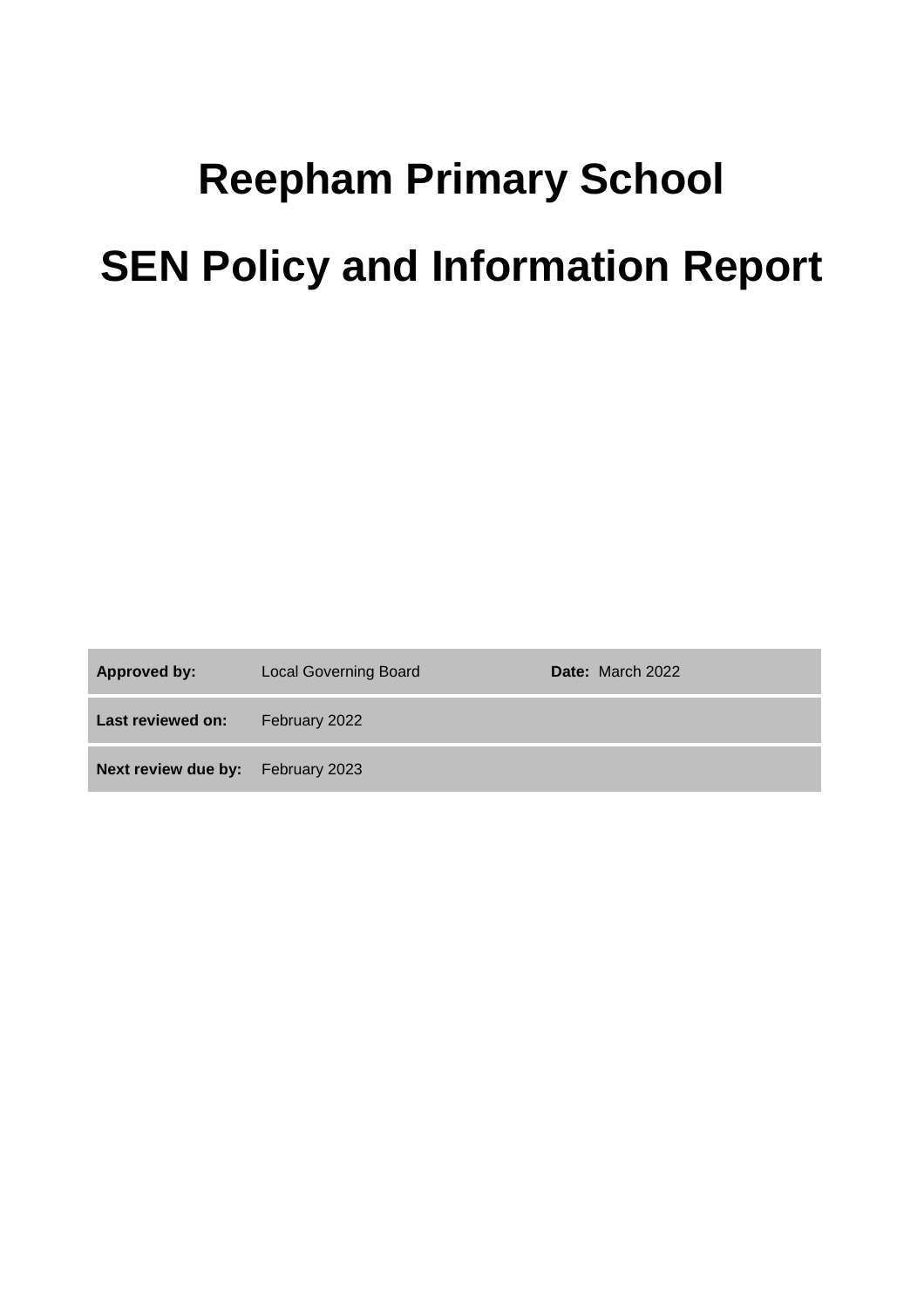# **Contents**

**…………………………………………………………………………………………………………………………….**

# **1. Aims**

Our SEN policy and information report aims to:

- Set out how our school will support and make provision for pupils with special educational needs (SEN)
- Explain the roles and responsibilities of everyone involved in providing for pupils with SEN

At Reepham Primary School we believe in participation for all learners. We aim to create an inclusive culture in our school with all children participating in learning. We celebrate all members of our community and respond to all children's individual needs.

# **2. Legislation and guidance**

This policy and information report is based on the statutory Special Educational Needs and Disability (SEND) [Code of Practice](https://www.gov.uk/government/uploads/system/uploads/attachment_data/file/398815/SEND_Code_of_Practice_January_2015.pdf) and the following legislation:

- [Part 3 of the Children and Families Act 2014,](http://www.legislation.gov.uk/ukpga/2014/6/part/3) which sets out schools' responsibilities for pupils with SEN and disabilities
- [The Special Educational Needs and Disability Regulations 2014,](http://www.legislation.gov.uk/uksi/2014/1530/contents/made) which set out schools' responsibilities for education, health and care (EHC) plans, SEN co-ordinators (SENCOs) and the SEN information report

This policy also complies with our funding agreement and articles of association.

# **3. Definitions**

A pupil has SEN if they have a learning difficulty or disability which calls for special educational provision to be made for them.

They have a learning difficulty or disability if they have:

- A significantly greater difficulty in learning than the majority of others of the same age, or
- A disability which prevents or hinders them from making use of facilities of a kind generally provided for others of the same age in mainstream schools

Special educational provision is educational or training provision that is additional to, or different from, that made generally for other children or young people of the same age by mainstream schools.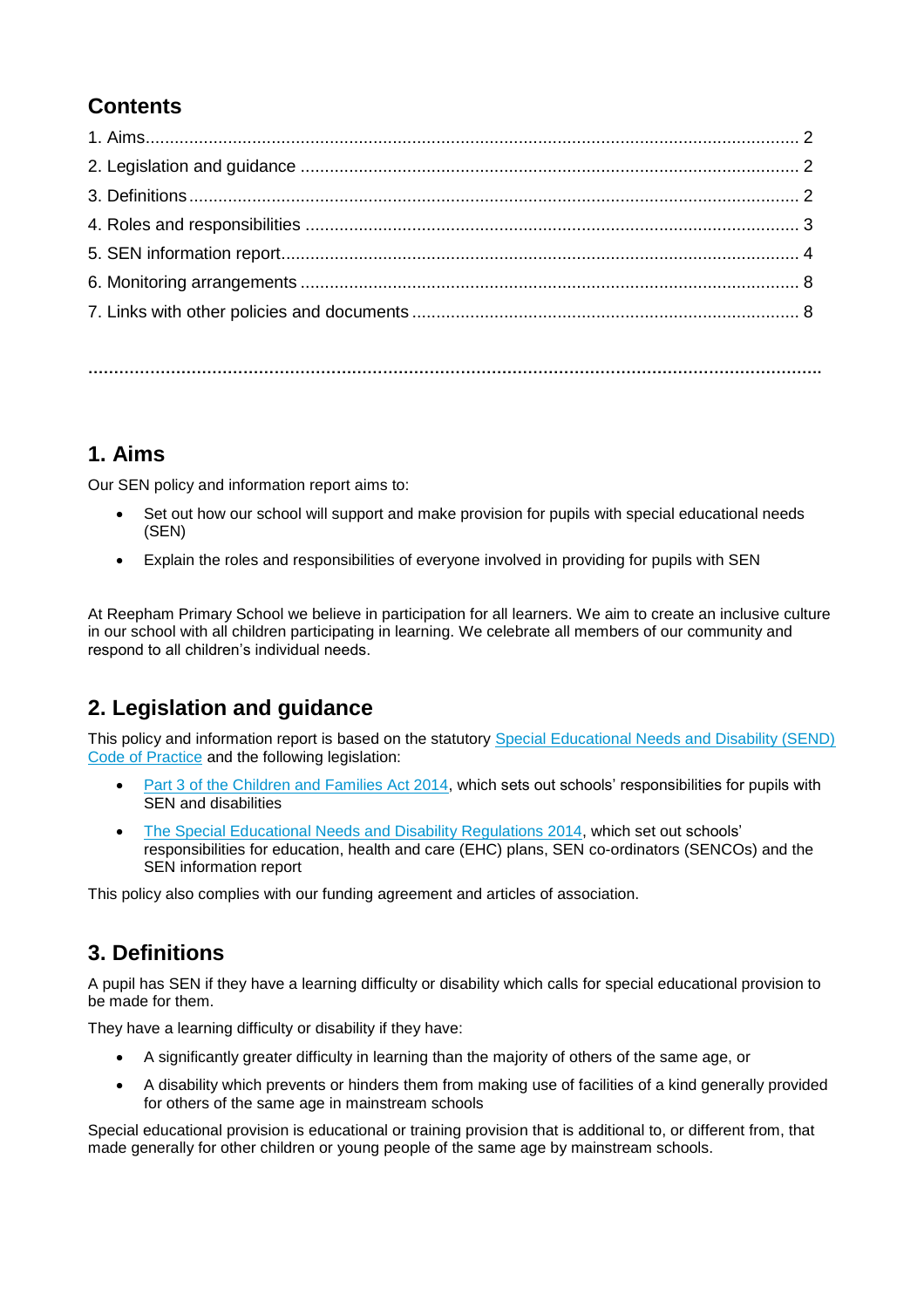# **4. Roles and responsibilities**

# **4.1 The SENCO**

The SENCO is Jennie Sage

Email jsage@reephamprimary.org.uk

They will:

- Work with the headteacher and SEN governor to determine the strategic development of the SEN policy and provision in the school
- Have day-to-day responsibility for the operation of this SEN policy and the co-ordination of specific provision made to support individual pupils with SEN, including those who have EHC plans
- Provide professional guidance to colleagues and work with staff, parents, and other agencies to ensure that pupils with SEN receive appropriate support and high quality teaching
- Advise on the graduated approach to providing SEN support
- Advise on the deployment of the school's delegated budget and other resources to meet pupils' needs effectively
- Be the point of contact for external agencies, especially the local authority and its support services
- Liaise with potential next providers of education to ensure pupils and their parents are informed about options and a smooth transition is planned
- Work with the headteacher and governing board to ensure that the school meets its responsibilities under the Equality Act 2010 with regard to reasonable adjustments and access arrangements
- Ensure the school keeps the records of all pupils with SEN up to date

# **4.2 The SEN governor**

The SEN governor will:

- Help to raise awareness of SEN issues at governing board meetings
- Monitor the quality and effectiveness of SEN and disability provision within the school and update the governing board on this
- Work with the headteacher and SENCO to determine the strategic development of the SEN policy and provision in the school

## **4.3 The headteacher**

The headteacher will:

- Work with the SENCO and SEN governor to determine the strategic development of the SEN policy and provision in the school
- Have overall responsibility for the provision and progress of learners with SEN and/or a disability

## **4.4 Class teachers**

Each class teacher is responsible for:

- The progress and development of every pupil in their class
- Working closely with any teaching assistants or specialist staff to plan and assess the impact of support and interventions and how they can be linked to classroom teaching
- Working with the SENCO to review each pupil's progress and development and decide on any changes to provision
- Ensuring they follow this SEN policy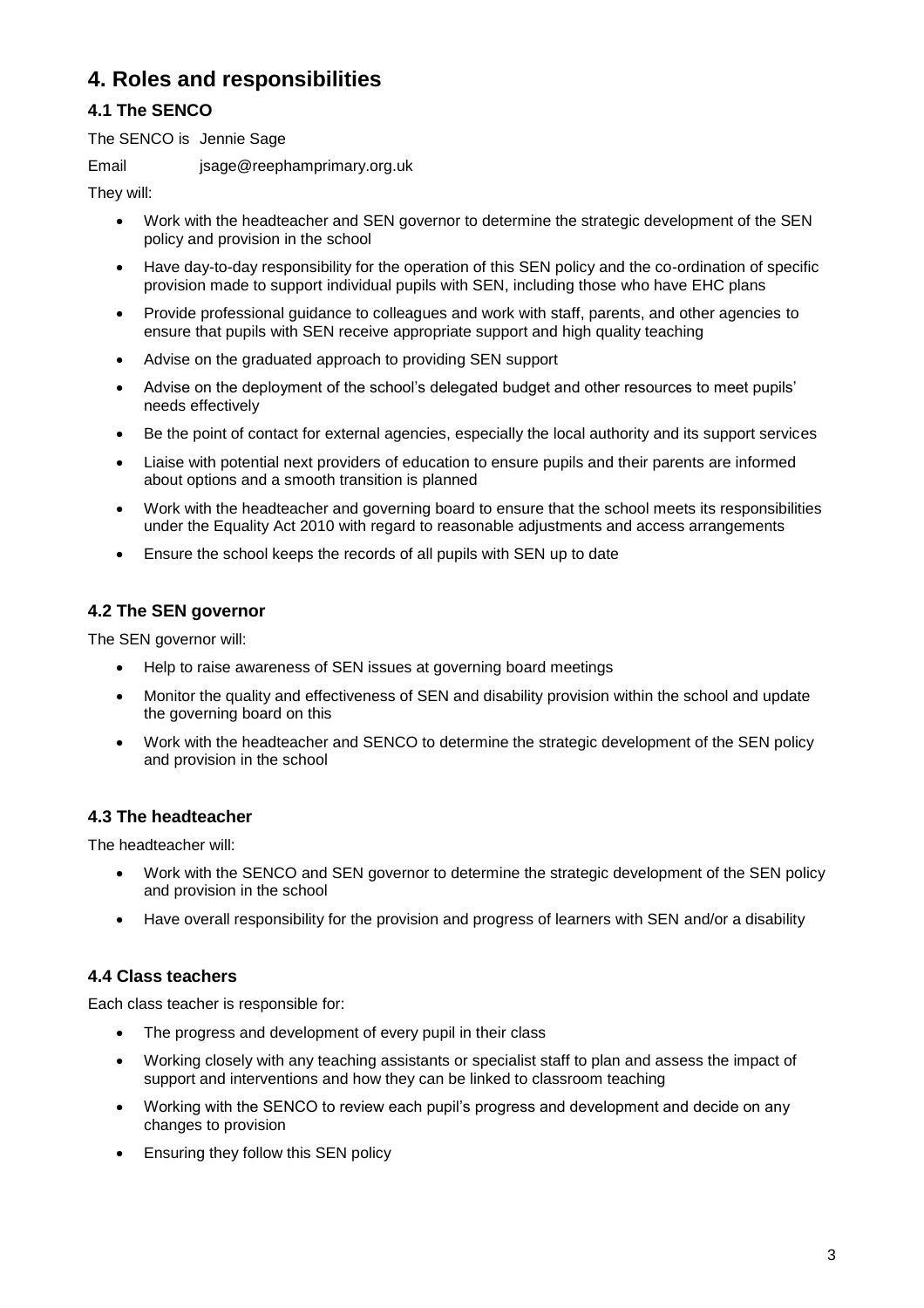# **5. SEN information report**

# **5.1 The kinds of SEN that are provided for**

Our school currently provides additional and/or different provision for a range of needs, including:

- Communication and interaction, for example, autistic spectrum disorder, Asperger's Syndrome, speech and language difficulties
- Cognition and learning, for example, dyslexia, dyspraxia,
- Social, emotional and mental health difficulties, for example, attention deficit hyperactivity disorder (ADHD),
- Sensory and/or physical needs, for example, visual impairments, hearing impairments, processing difficulties, epilepsy
- Moderate/severe/profound and multiple learning difficulties

## **5.2 Identifying pupils with SEN and assessing their needs**

We will assess each pupil's current skills and levels of attainment on entry, which will build on previous settings and Key Stages, where appropriate. Class teachers will make regular assessments of progress for all pupils and identify those whose progress:

- Is significantly slower than that of their peers starting from the same baseline
- Fails to match or better the child's previous rate of progress
- Fails to close the attainment gap between the child and their peers
- Widens the attainment gap

This may include progress in areas other than attainment, for example, social needs.

Slow progress and low attainment will not automatically mean a pupil is recorded as having SEN.

When deciding whether special educational provision is required, we will start with the desired outcomes, including the expected progress and attainment, and the views and the wishes of the pupil and their parents. We will use this to determine the support that is needed and whether we can provide it by adapting our core offer, or whether something different or additional is needed.

## **5.3 Consulting and involving pupils and parents**

We will have an early discussion with the pupil and their parents when identifying whether they need special educational provision. These conversations will make sure that:

- Everyone develops a good understanding of the pupil's areas of strength and difficulty
- We take into account the parents' concerns and the child's views
- Everyone understands the agreed outcomes sought for the child
- Everyone is clear on what the next steps are

Notes of these early discussions will be added to the pupil's record and given to their parents.

We will formally notify parents when it is decided that a pupil will receive SEN support.

#### **5.4 Assessing and reviewing pupils' progress towards outcomes**

We will follow the graduated approach and the four-part cycle of **assess, plan, do, review**.

The class or subject teacher will work with the SENCO to carry out a clear analysis of the pupil's needs. This will draw on:

- The teacher's assessment and experience of the pupil
- Their previous progress and attainment and behaviour
- Other teachers' assessments, where relevant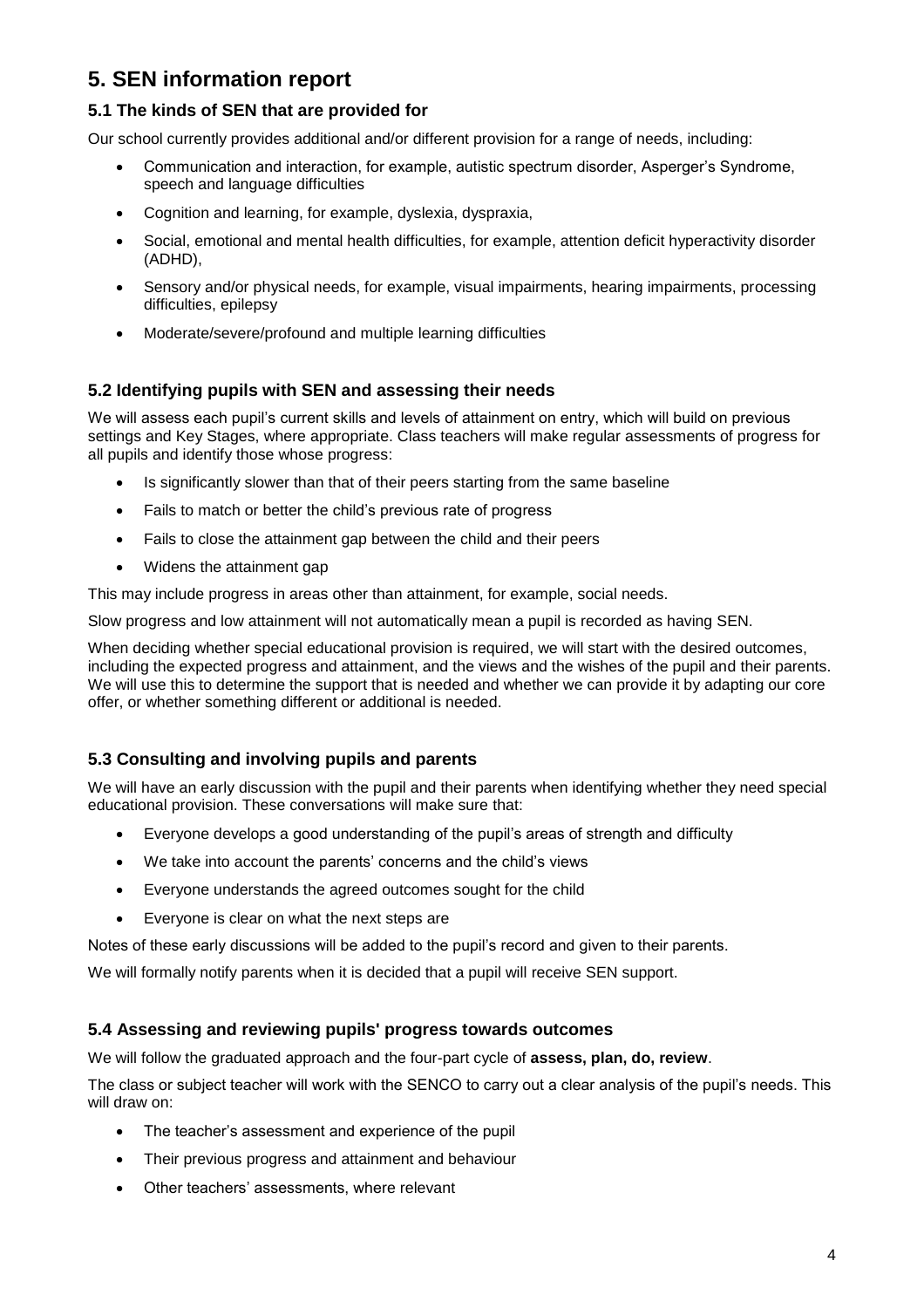- The individual's development in comparison to their peers and national data
- The views and experience of parents
- The pupil's own views
- Advice from external support services, if relevant

The assessment will be reviewed regularly.

All teachers and support staff who work with the pupil will be made aware of their needs, the outcomes sought, the support provided, and any teaching strategies or approaches that are required. We will regularly review the effectiveness of the support and interventions and their impact on the pupil's progress.

## **5.5 Supporting pupils moving between phases and preparing for adulthood**

We will share information with the school, college, or other setting the pupil is moving to. We will agree with parents and pupils the information to be shared as part of this process. We support children so that they are included in social groups and develop friendships. This is particularly important when children are transferring from one phase of education to another.

If a child has an EHC plan, this will be reviewed and amended in sufficient time prior to moving between key phases of education. The review and any amendments must be completed by 15 February in the calendar year of the transfer.

# **5.6 Our approach to teaching pupils with SEN**

We set high expectations for all pupils whatever their prior attainment. We use assessment to set targets which are deliberately ambitious.

Teachers are responsible and accountable for the progress and development of all the pupils in their class.

High quality teaching is our first step in responding to pupils who have SEN. This will be differentiated for individual pupils.

We will also provide the following interventions:

- Small group Maths Booster sessions
- 1-1 Maths Number sense sessions
- 1-1 Reading Sessions
- Small group and 1-1 phonics sessions
- 1-1 Wellbeing and mental health support sessions
- 1-1 and small group Speech and Language Support
- Attention Bucket Sessions
- Gross and Fine Motor Skills support
- 1-1 OT support sessions

#### **5.7 Adaptations to the curriculum and learning environment**

We make the following adaptations to ensure all pupils' needs are met:

- Differentiating our curriculum to ensure all pupils are able to access it, for example, by grouping, 1:1 work, teaching style, content of the lesson, etc.
- Adapting our resources and staffing
- Using recommended aids, such as laptops, coloured overlays, visual timetables, larger font, etc.
- Differentiating our teaching, for example, giving longer processing times, pre-teaching of key vocabulary, reading instructions aloud, etc.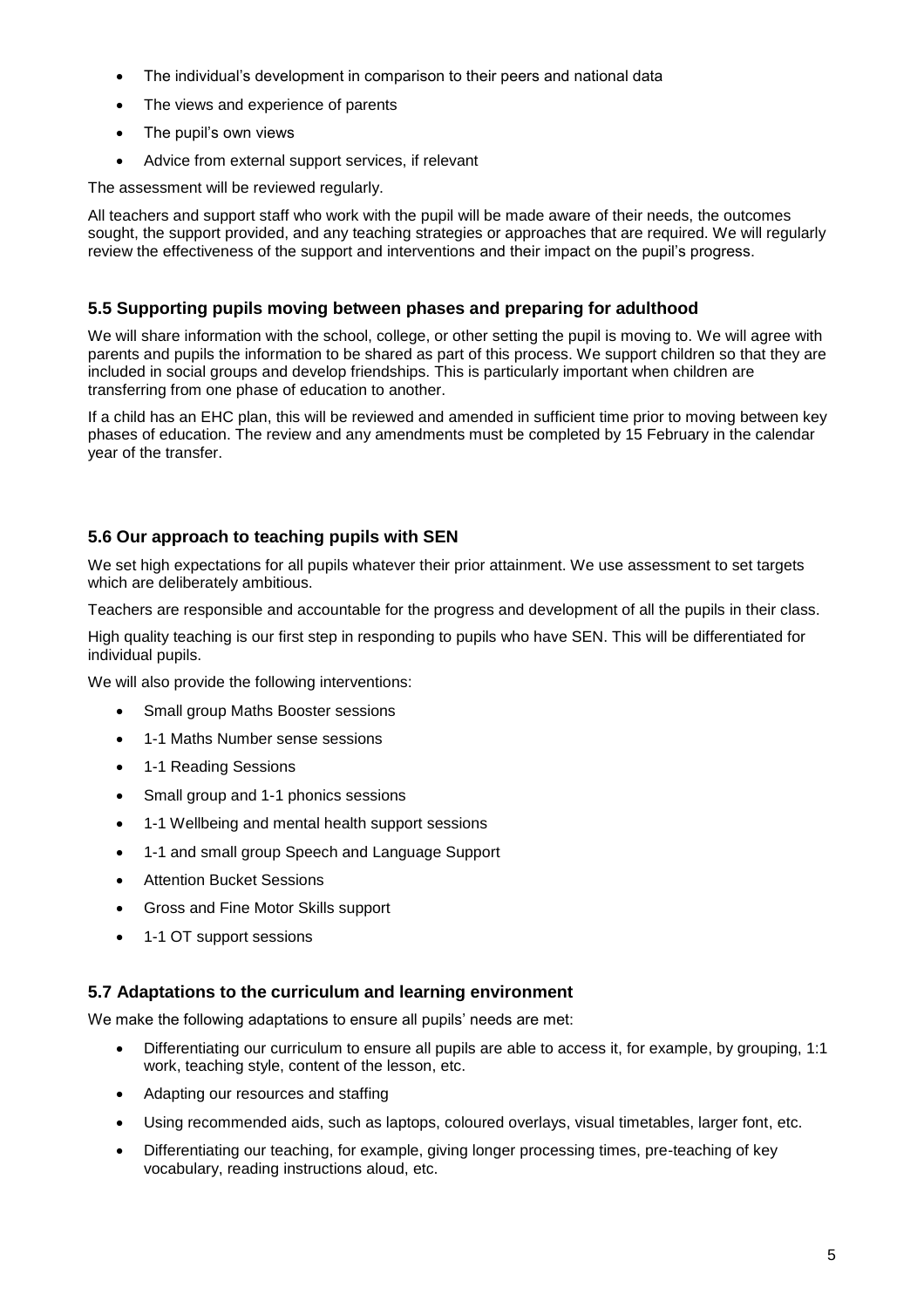# **5.8 Additional support for learning**

We have 9 teaching assistants who are trained to deliver interventions such as Attention Bucket, Signalong, Power of 2, Precision Teaching, PAT.

Teaching assistants will support pupils on a 1:1 basis when a child's needs are either complex, highly personal or individual.

Teaching assistants will support pupils in small groups when similar children have similar needs and their learning will benefit from a group situation.

We work with the following agencies to provide support for pupils with SEN:

- Speech and Language
- Occupational Therapy
- Portage
- Educational Psychology
- Sensory Support

#### **5.9 Expertise and training of staff**

Our SENCO has 7 years experience in this role and has worked as both a teacher and deputy head.

They are allocated 1 day a week to manage SEN provision.

We have a team of 9 teaching assistants, including 3 higher level teaching assistants (HLTAs) who are trained to deliver SEN provision.

In the last academic year, staff have been trained in Signalong

We use specialist staff for Speech and Language support.

#### **5.10 Securing equipment and facilities**

Should a child require specialist equipment to meet their specific need, we explore a variety of sources including other schools with the Trust to source these. We also use our allocated SEN budget to ensure children have the right equipment to meet their needs.

#### **5.11 Evaluating the effectiveness of SEN provision**

We evaluate the effectiveness of provision for pupils with SEN by:

- Reviewing pupils' individual progress towards their goals each term
- Reviewing the impact of interventions after 6-12 weeks
- Using pupil questionnaires
- Monitoring by the SENCO
- Using provision maps to measure progress
- Termly meetings between SENCO and teachers.
- Holding annual reviews for pupils with statements of SEN or EHC plans

## **5.12 Enabling pupils with SEN to engage in activities available to those in the school who do not have SEN**

All of our extra-curricular activities and school visits are available to all our pupils, including our after-school clubs.

- All pupils are encouraged to go on our residential trip(s) to Malham and Hill Top
- All pupils are encouraged to take part in sports day/school plays/special workshops, etc.
- No pupil is ever excluded from taking part in these activities because of their SEN or disability.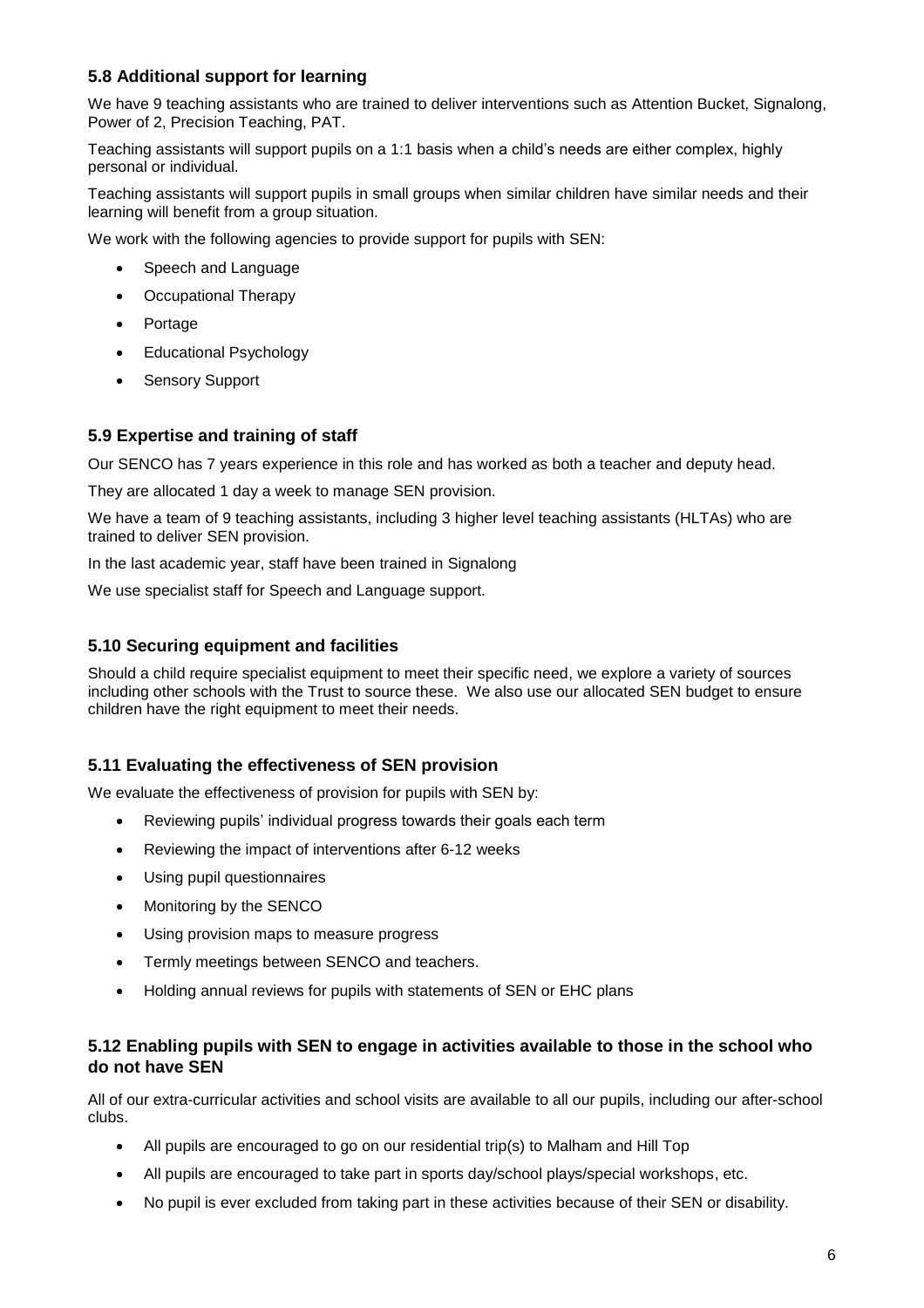- All children regardless of their SEN need or disability is given equal access to the school through the admissions process.
- All school facilities are accessible for someone with a disability. Some outside areas, such as the wildlife garden, require additional reasonable adjustments to be made to ensure they are safe. These have been subject to individual risk assessments.
- Our accessibility plan can be requested from the school office.

# **5.13 Support for improving emotional and social development**

We provide support for pupils to improve their emotional and social development in the following ways:

- Pupils with SEN are encouraged to be part of the school council
- Pupils with SEN are also encouraged to be part of school clubs to promote teamwork/building friendships etc.
- We have a strong school culture surrounding social and emotional wellbeing, incorporating the 5 Ways to Wellbeing.
- We have a pastoral lead trained in therapeutic approaches who works with staff, families and children to support emotional and social development.

We have a zero tolerance approach to bullying.

#### **5.14 Working with other agencies**

We work closely with other professionals to meet the need of child with SEN, including speech and language therapists, occupational therapists and specialist support teachers. We work alongside them within school, within the children's homes or at neutral locations, depending on the needs of the children.

We use external educational psychology services to assess children with high needs and take advice around meeting those needs.

## **5.15 Complaints about SEN provision**

Concerns about SEN provision in our school should be made to the class teacher in the first instance, who may involve the SENCO in discussions. If concerns are not resolved the individual will then be referred to head teacher and the school's complaints policy.

The parents of pupils with disabilities have the right to make disability discrimination claims to the first-tier SEND tribunal if they believe that our school has discriminated against their children. They can make a claim about alleged discrimination regarding:

- **Exclusions**
- Provision of education and associated services
- Making reasonable adjustments, including the provision of auxiliary aids and services

#### **5.16 Contact details of support services for parents of pupils with SEN**

If parents have any concerns about their child and would like to talk to someone independently they can contact the SENDIASS service on 01603 704070.

#### **5.17 Contact details for raising concerns**

SENCO – Jennie Sage

Executive Head Teacher – Catherine Ogle

## **5.18 The local authority local offer**